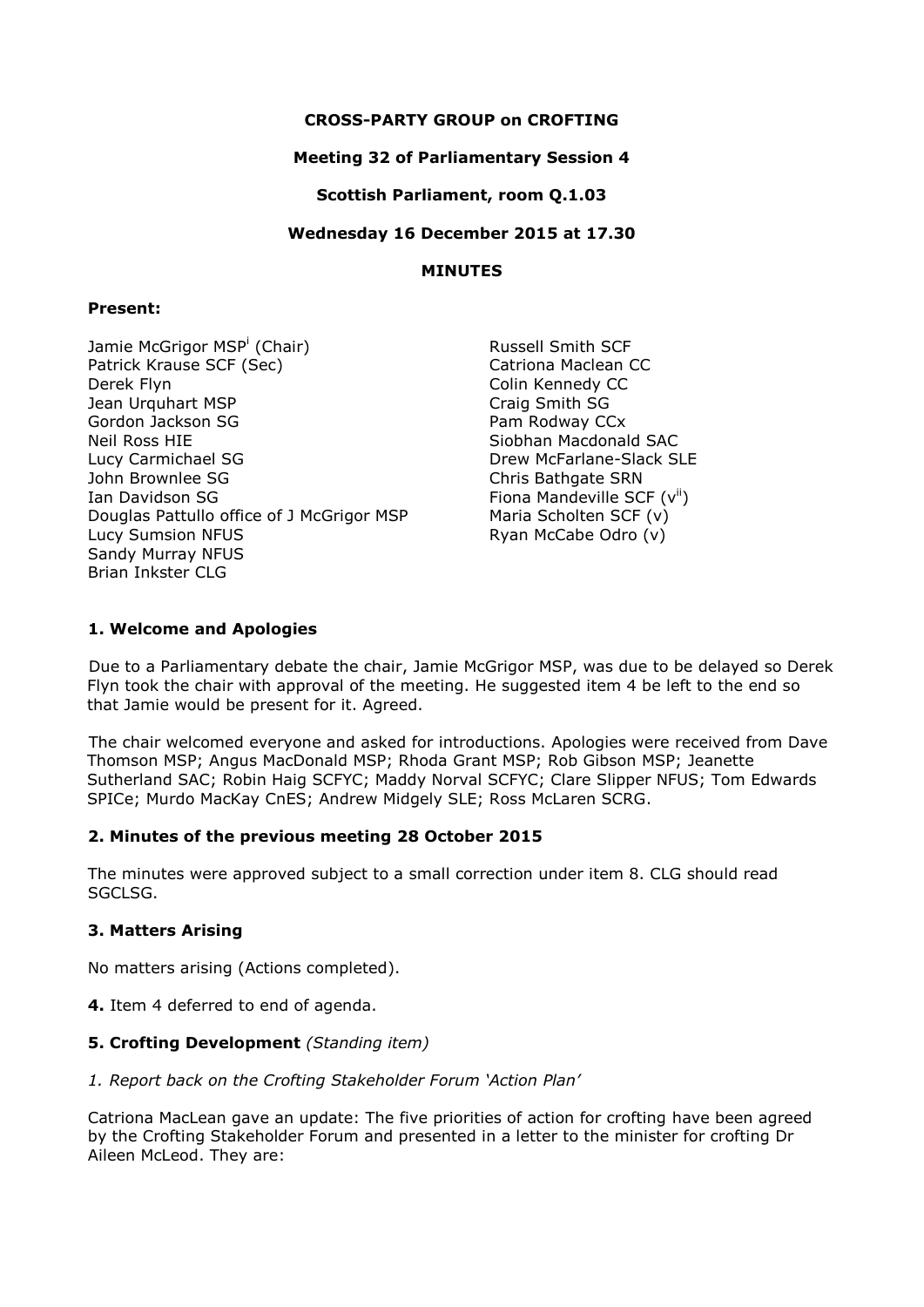| Area of action                      | <b>Recommendation</b>                                                                                                                                      |
|-------------------------------------|------------------------------------------------------------------------------------------------------------------------------------------------------------|
| 1. Simplify Crofting<br>Legislation | Give this group the task of developing the bones of a new Act                                                                                              |
| 2. New Entrants                     | Make crofts available                                                                                                                                      |
| 3. Increase Affordable<br>Housing   | Through a meaningful grant and loan system, do more to help<br>new entrants / crofters get access to affordable housing in<br>rural and island communities |
| 4. Development of<br>Crofting       | Funded lead body on crofting development                                                                                                                   |
| 5. Financial Incentives             | Ensure current and future P1 and P2 policies have a positive<br>impact on crofting                                                                         |

There has not yet been a formal response but the action points were referred to in the minister's address to the Future of Crofting conference on 4<sup>th</sup> December.

#### *2. Progress on Croft House Grant Scheme*

Lucy Carmichael gave an update: A targeted consultation has been sent to key stakeholders and SG has received 8 responses. The regulations were expected to be laid by mid-January, before dissolution of parliament.

A response to the targeted consultation on a loan element of the scheme is needed by the end of January. The SG had already received some responses from stakeholders and will circulate summary of stakeholder responses on reintroduction of loans for croft houses once all received.

#### *3. Other updates from SG, agencies and NGOs*

HIE: Neil Ross said that the Crofting Connections project, which HIE has been supporting, is coming to a close. It is a very useful and liked project that many will want to see taken into another phase. It needs funding. HIE, whilst wanting to continue to support in some capacity will not be the main funder; it is hoped that funding will come from education. A letter to the minister could help. *Agreed.*

#### *Action: write to minister expressing group's support of Crofting Connections.*

# **6. CAP and Crofting** (*Standing item)*

#### *1. SG update on CAP payments and SRDP schemes*

Ian Davidson gave an update: Basic Payments (pillar 1) are due to commence before the end of December. The Cabinet Secretary has made an announcement indicating the schedule. A proportion of the total due to each claimant will be paid at first, followed by the balance in a subsequent payment. Complex cases may take a bit longer to process. The statutory payment window extends to June 2016.

Indicative letters showing the number and initial value of entitlements were expected to issue by end of January. These would provide an indication of payment amounts.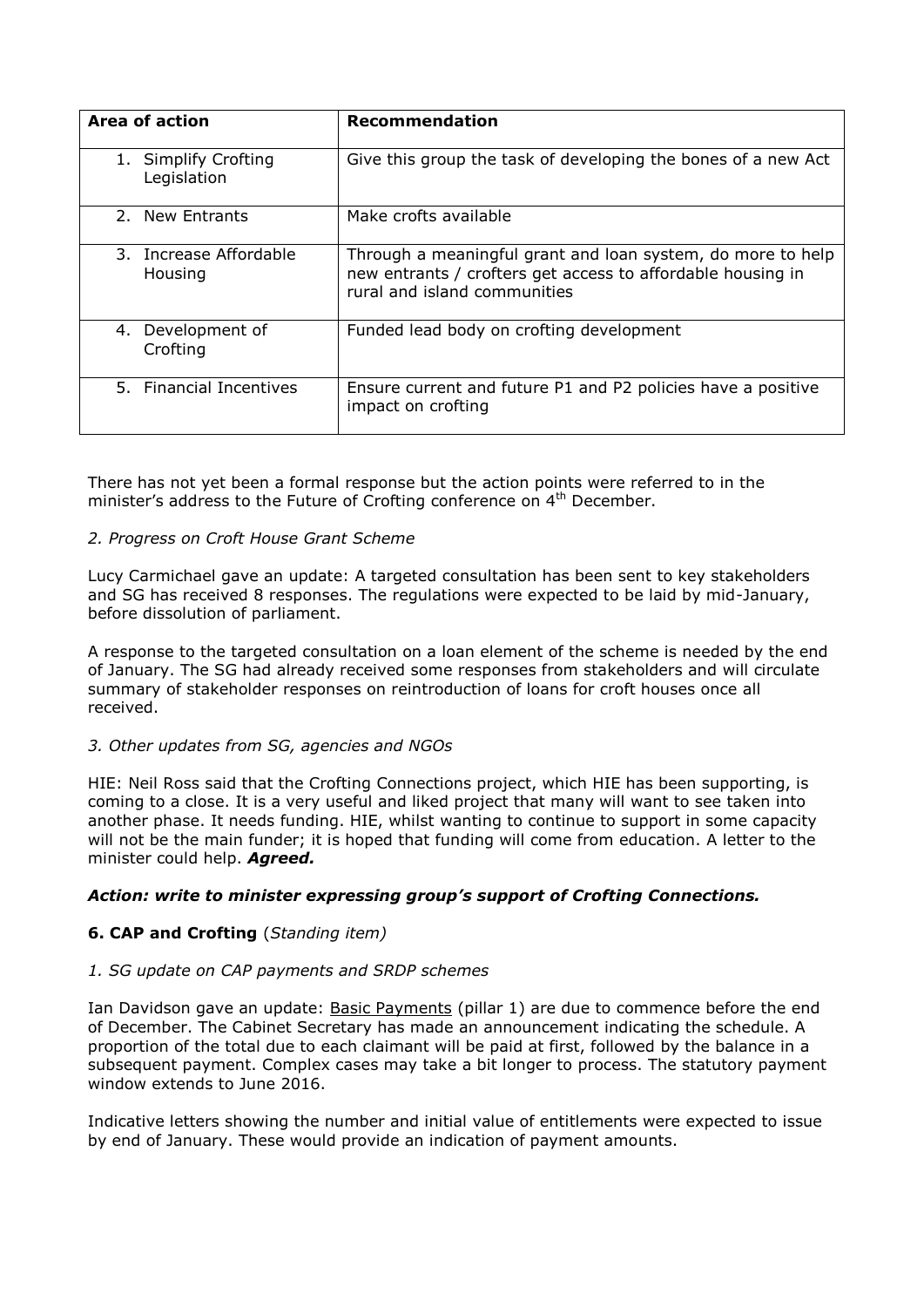SG has a helpline for crofters with any questions about payments: 0300 300 2222

#### *Discussion*

Q. Payments are based on an expected amount of land being claimed on and therefore an expected number of entitlements of a certain value. There is potentially going to be 0.5 million ha less coming in so will payments be uplifted?

A. This decision has not been made yet.

Q. What changes are there by region on what was expected?

A. region 2 and region 3 are lower than anticipated and region 1 is higher.

The will be an option to transfer more from pillar 1 (basic payments) to pillar 2 (SRDP) in 2017.

There have been about 1400 applications to the sheep scheme which is a bit higher than in the modelling – but it is expected that some applications will not be eligible.

It was suggested that extrapolation of hogg numbers indicates the national flock is small, or that common grazings are not reaching the 80% R3 threshold for whatever reason.

SRDP. Noted that generally the SG is looking to improve targeting of schemes. In relation to AECS applications, contracts won't be issued before the end of the year but successful applicants will get a letter of comfort.

#### *Discussion*

Q. What will happen to SSSIs (Sites of Special Scientific Interest)?

A. Generally, 75-80% of SSSI sites receive approval. E.g. if there is a choice between a designated site and non-designated site, the designated would generally be expected to take priority.

#### Q. CAGS?

A. The scheme is not issuing new letters of contract until after the outcome of the budget. Payments for previously approved applications will continue to be processed.

#### *2. Weather aid update*

Gordon Jackson gave an update: SG donated £50k to RSABI in August 2015. In October, the Scottish Government provided £20k to transport straw from Arbroath to Westray (approximately 50% of the costs).

Q. Has RSABI handed out any of the donation?

A. Yes, but don't know how much. We will have the figures for the next WI meeting 11 January.

SCF has promoted RSABI widely to members; there is a resistance to 'taking charity'. Members of the CPGoC were asked to continue to encourage crofters who are facing financial hardship in light of poor weather, or for any other reason, to contact RSABI to see if the charity is able to provide financial or non-financial support.

# **7. Crofting law** (*Standing item)*

This item to be 'crofting legislation and administration'. *Agreed.*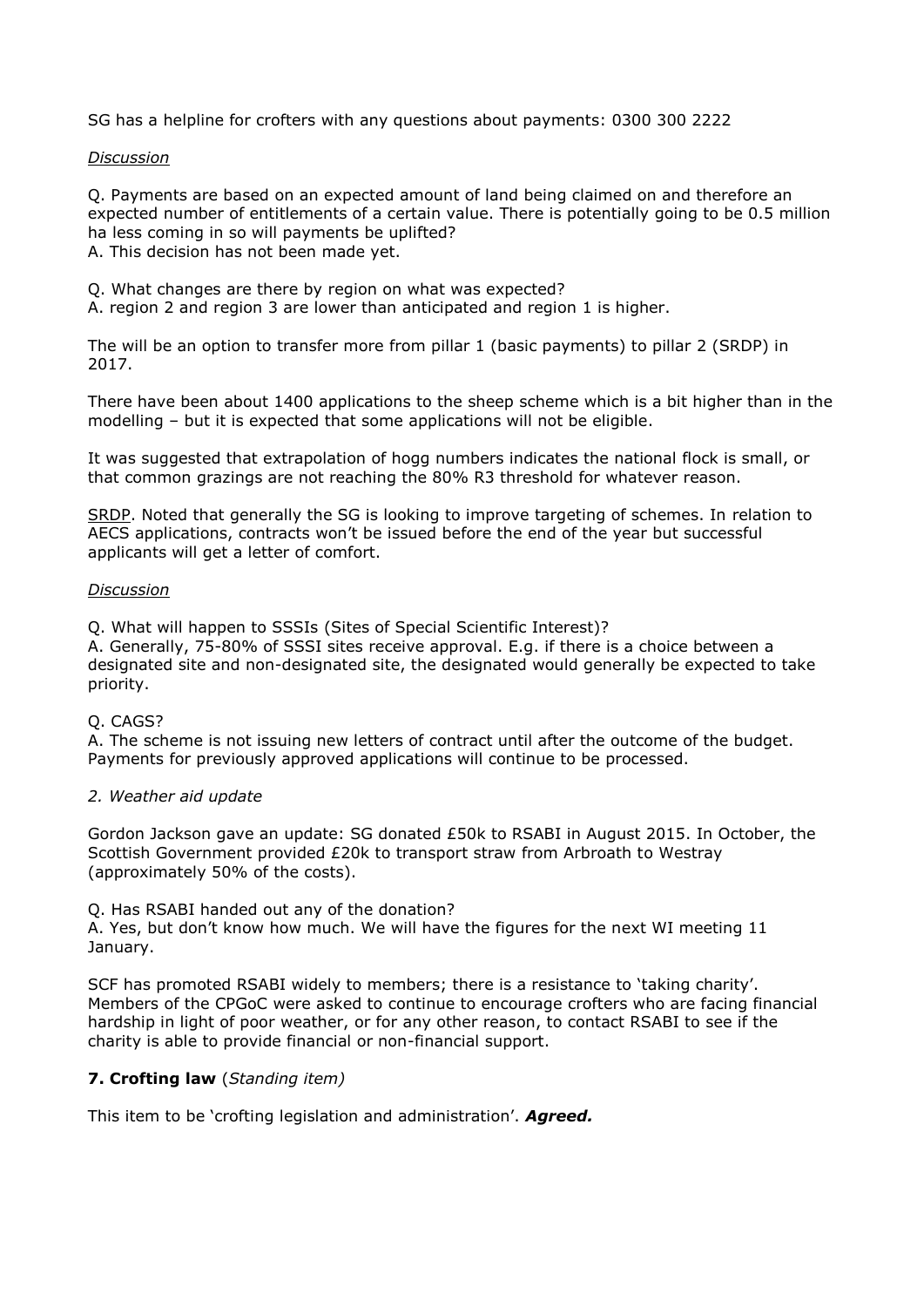### *1. Progress on regulation*

Catriona MacLean gave an update on the commission's activity (see appendix below). The minister has approved the CC Policy Plan, which is much closer to the requirements for legislation.

The new streamlined regime is seeing cases going through faster – 27 in the last month. Croft registration is the sticking point.

The 2014 croft census, the first for 60 years, generated 9000 amendments to the Register of Crofts. These are nearly finished. It demonstrates that there is a need for better quality information – which this process gets. CC is working with those who filled out the form saying they were not using or occupying the croft., or who filled the form in incorrectly, or did not return the form. It is a lot of work and the next census is due out soon.

#### *Discussion*

- Q. why annual?
- A. legislation says annual.
- Q. could the agricultural census be used?

A. only to an extent; the agricultural census would not go out to inactive crofters, and has a relatively low level of returns.

Q. the requirement to advertise a croft registration twice in a newspaper is over the top. A. CC have tried to reduce the burden (which is in legislation) by making the requirement a local paper.

Q. is the Plan available on the CC website? A. yes.

Lucy Carmichael noted that work had begun to prepare for the next crofting elections in March 2017. The legislation required the Scottish Government to consult on constituencies and voter eligibility, though other matters might also be included. Work was being progressed to review the person profile for commissioners. It was noted that a number of organisations represented at the CPGoC were likely to have networks which could help with awareness-raising (both in terms of encouraging candidates to stand and in improving voter turn-out). The development of the 2017 elections would be informed by lessoned learned from the first elections in 2012. It was noted that this would be a long-term piece of work and that the SG would continue to provide updates on progress. Catriona Maclean noted that the assessors' conference will be one big one every 3 years; then the next year regionals, then the next year locals.

#### *2. Progress on legislation*

Gordon Jackson gave an update: as set out in the Minister for the Environment, Climate Change and Land Reform's letter to the SGCLG in response the its recommendations, given existing legislative commitments and the wide-ranging nature of the proposed changes to crofting legislation, further work was ongoing to develop a forward programme of work, including legislation that could be taken forward in the next parliamentary term, though no formal commitment to legislation had been made. The SG Crofting Legislation Group had met that day and had agreed that a new crofting bill approach was favoured over a 'sticking plaster' approach of further amending existing legislation.

The following actions had been agreed at the meeting:

- SG to circulate list of post-Sump issues identified with the legislation;
- David Findlay to prepare discussion paper about succession;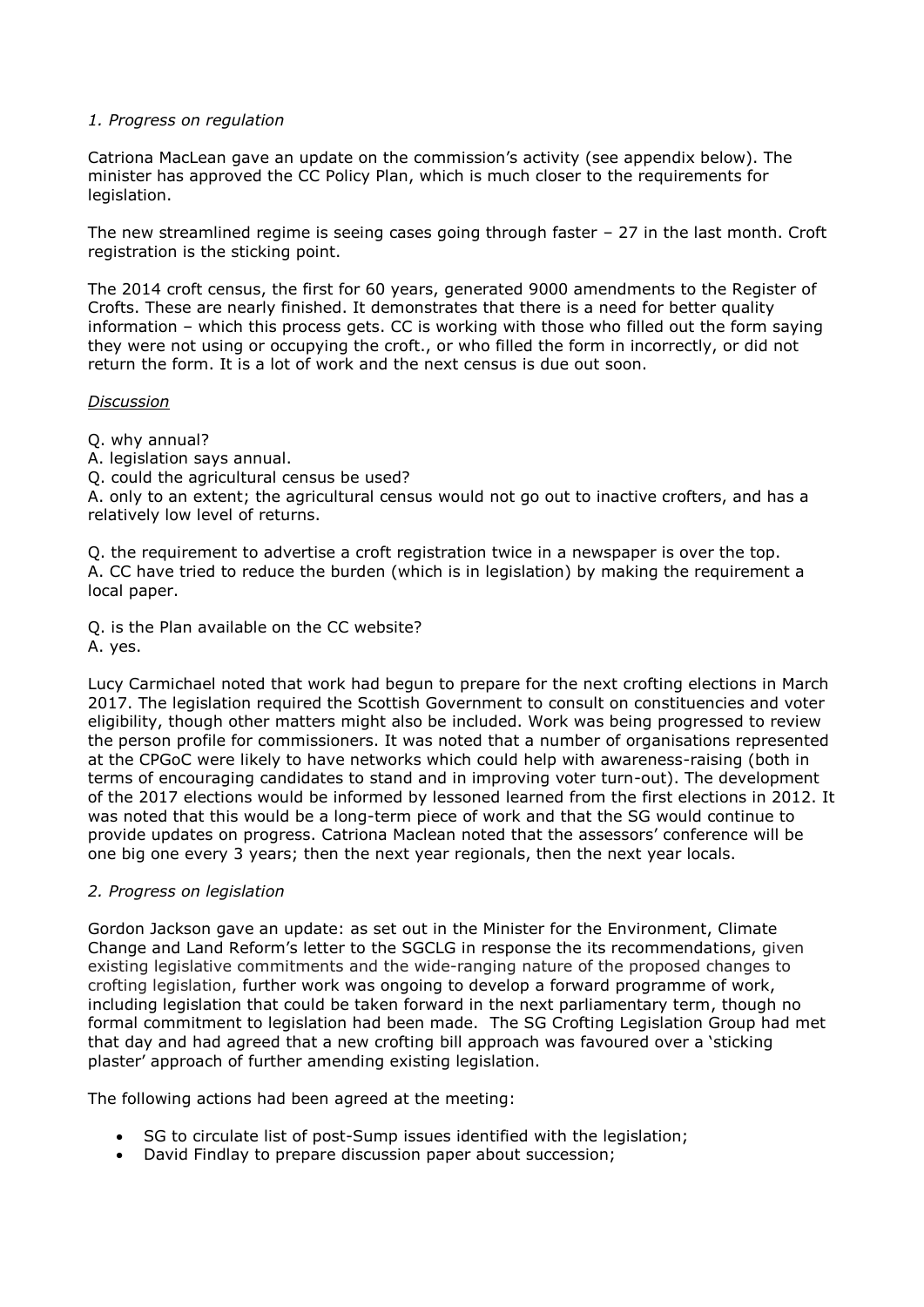- CLG conference expected to be late Feb / early March depending on Minister's availability. Crofting Policy to progress;
- Next meeting of SGCLG for mid-February mid-March (dependent on timing of CLG Conference);
- Derek Flynn, David Findlay and Catriona Maclean to draft a short note of the 'skeleton' of a new Crofting Bill;
- Gaps in implementation of Shucksmith SG to identify and circulate;
- Drew McFarlane Slack to provide SLE report on outputs from Scottish Estates.
- Previous provisions drafted for 2010 Act on standard securities that were subsequently removed. SG will locate material and circulate.
- Future Succession Bill SG to recirculate consultation link and the analysis report and responses once available.

# **4. The Future of Crofting conference**

The film of Professor Shucksmith's presentation is online here: <https://vimeo.com/153904887>

The event report film is online here:<https://vimeo.com/154026393>

Russell Smith, SCF, gave a summary of the conference:

A successful and worthwhile day – over 100 people registered.

A note of proceedings has been circulated. This summary will concentrate on 6 points that came out of the conference which lead to discussion (in no particular order).

- 1. Housing
	- a. Vital for future of crofting especially for young people
	- b. Mortgage on croft houses understand ready to go after Shucksmith but not enacted. Need to revisit.
	- c. Croft house loan scheme as well as grant.
- 2. Legislation is needed to be simple and consistent.
- 3. Crofting Devt 2nd leg of Shucksmith. Some going on but generally overlooked. Do we need a lead body?
- 4. Making land available
	- a. Old debate of neglect v. absenteeism. Which is worse? Answer "depends" and "both need addressed". Key is to bring land back into use.
	- b. Also debate on creating new crofts v. bring existing back into use? Answer "both" thought conference.
	- c. In old crofting counties and new areas
	- d. Commission advise but no-one promoting
	- e. 1919 Land Settlement Act mentioned by Jim Hunter still on statute books. Can we use?
- 5. Support crofting proven public benefits especially for population retention and biodiversity. So deserves public support. ANC is key.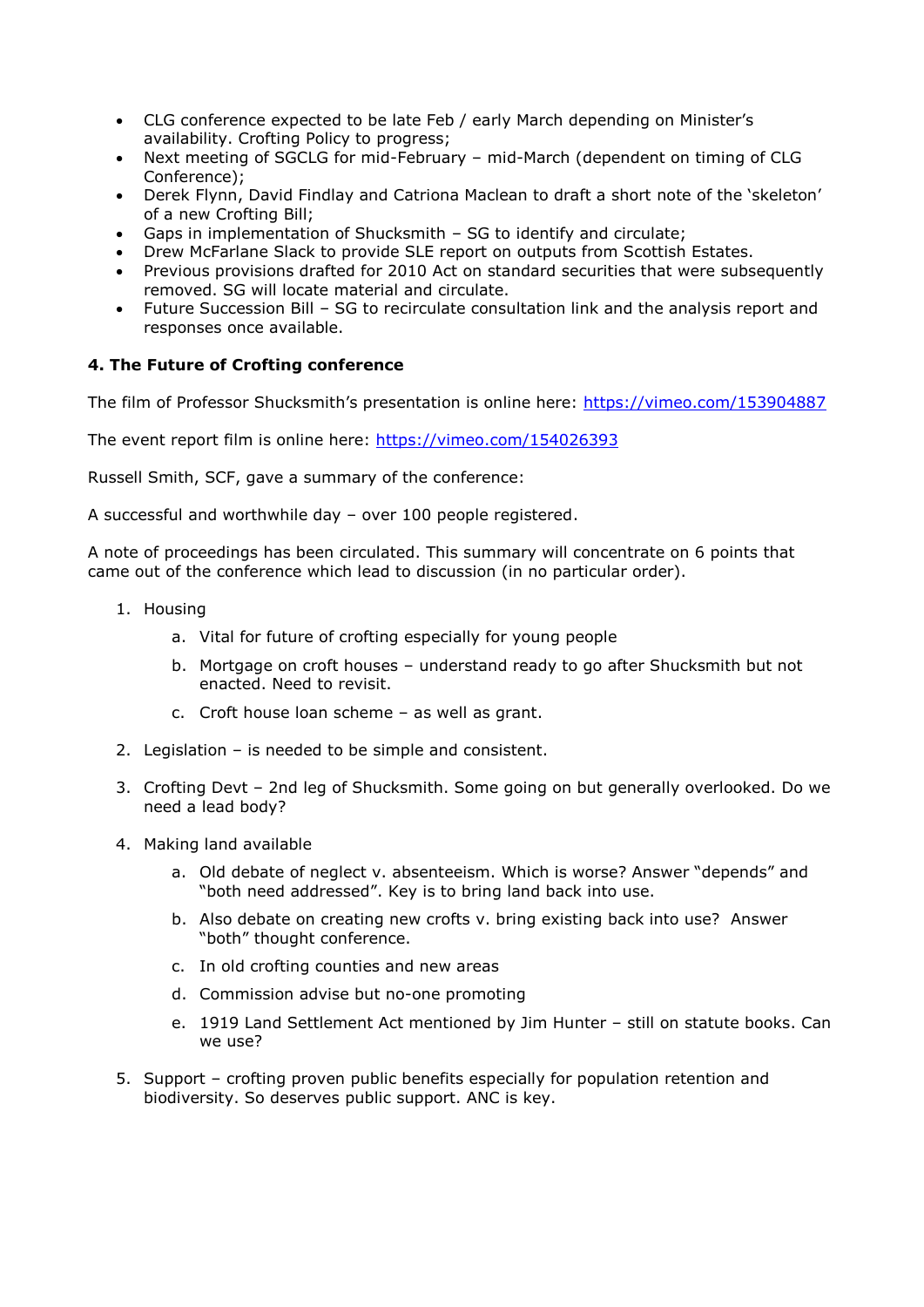6. Future of Scottish Agriculture – dismay that so little coverage of crofting given its place in providing store animals to the south and east and its record in provision of public goods.

The conference outputs had a big overlap with the Stakeholder Group priorities for crofting – not surprisingly.

How do we take forward? Support Stakeholder Group – write to minister saying so. *Agreed.*

Fiona Mandeville, Chair of SCF, gave a working 'Vision for Crofting':

"Crofting sustains remote communities with small parcels of land that provide a place to live and bring up a family; a place to work the land; contribute quality stock to the food supply chain; run a small business; thus keeping schools and local services open and sustaining our traditional culture; encouraging empowerment and co-operation; and protecting the environment. Crofting meets all the government's objectives and must be properly supported."

### *Action: letter to minister confirming outputs of conference corroborate outputs of SGCSG.*

### **8. AOB**

The chair thanked Ryan McCabe for setting up the OdroVision livestreaming system which allowed participants to come in by video – very successfully.

### **9. DONM**

10 February 2016

# **Appendix**

#### **Crofting Commission Update at December 2015**

#### **Delegated Decision Making**

Until now all regulatory decisions were being taken by Commissioners. As part of the Commission's organisational transformation this required to be changed. Staff were involved in the co-production of the new processes for delegation which contributed to their smooth implementation at the beginning of November. Fifty five percent all regulatory cases are now delegated and in the first month 27 applications were approved by staff. This has saved at least a week of processing time giving an immediate service improvement for applicants and reducing work for staff who no longer have to collate and send cases to Commissioners.

Feedback from Commissioners is very positive with the reduction workload allowing them more time for strategic issues. Commissioners set the parameters for delegation, are involved in the auditing process, and remain responsible for decisions. They are also given a summary of all cases that have been dealt with to keep them appraised of activity in their area.

#### **Croft Census 2014**

The first Annual Notice, or Croft Census, went out to over 18,000 crofts in October 2014. This is the legislative requirement for all crofters and owner occupiers to give the Commission specific information about themselves, their crofts and also to confirm that they were not in breach of their duties. There was an 85% return rate which resulted in Commission staff dealing with over 9,000 amendments to its Register of Crofts.

This represents the single biggest update of the Register of Crofts in 60 years, giving more confidence in the accuracy of our information which will help with the processing of case work. At the time of writing we have less than 50 amendments to process and these are of a complex nature. We were keen to process as many of these amendments as possible before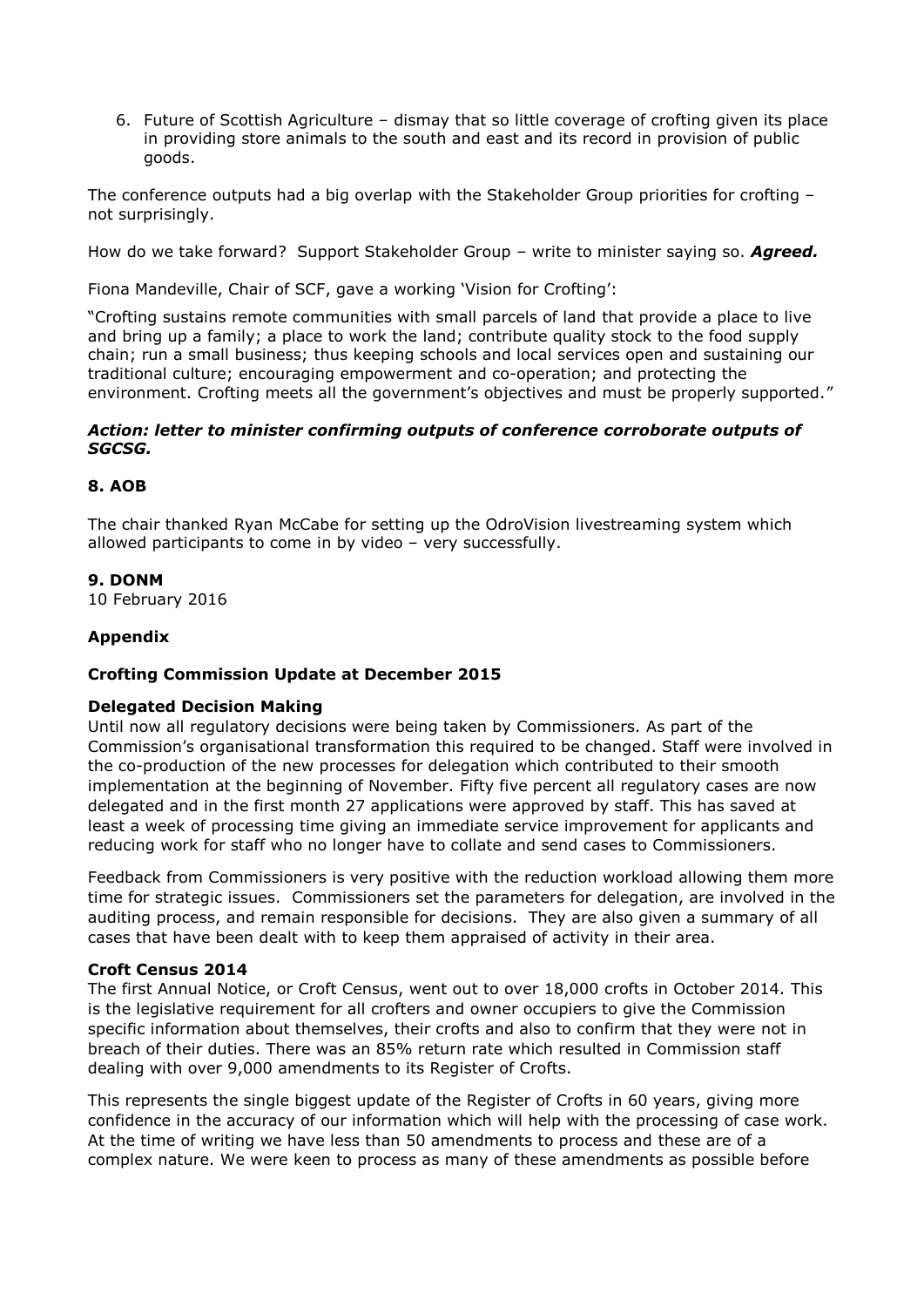the issue of this year's census and it was for this reason we delayed its issue to mid December 2015.

We continue to work with the 2000 crofters who told us they were in breach of their duties and this has resulted in an increase in some regulatory cases as those in question take action to resolve these breaches.

## **Croft Information System**

The new Croft Information System will radically simplify the way cases are processed and significantly reduce processing times which will produce a further service improvement for applicants. It will also provide high quality management information which will increase effective governance and management of the organisation.

Commission staff have been intrinsically involved in the development of the system to ensure that it will meet our requirements and deliver improvements to our service. We hope to 'go live' in early February which I am confident we will achieve but I am keen we get it right rather than just quick so this date may slip by a week or so if it makes sense to do so.

### **New Entrants**

The Commission have simplified the process for assessing potential tenants allowing us to deal with relets on a more industrial scale. We did this because we want to ensure that the vacant crofts and shares on Scottish Ministers crofting estates are let as soon as possible. We can only do this by working closely with Ian Davidson, who is in charge of Scottish Ministers Estates as it is essential that the Landlord does their part to achieve this. Many of these cases are likely to be as a result of a failure of statutory succession and therefore they will need careful handling.

### **Diversity in the work place**

Last year the Commission took on a modern apprentice who has Autism and the whole organisation underwent Autism training to ensure that we had a good understanding of his needs. This young person is preparing for his end of apprenticeship presentation and interview and we are hopeful that he will be successful and join the Commission on a permanent basis.

The Commission introduced a mentoring programme with the aim of given young people a taste of what is involved in a public appointment. The 2 young people being mentored continue to develop and have been talking about their experience to other members of the young crofters group. This has generated a keen interest among other young people in becoming involved and in the New Year we hope to add another two to this successful programme.

# **Wider SG Policy Contribution**

#### Climate Change

The Commission have now identified a grazings committee on a Scottish Ministers crofting estate in Skye who want to develop a joint crofter forestry scheme and I am again liaising with Ian Davidson, but also Jo O'Hara of the Forestry Commission, on this. We hope the project will demonstrate leadership to private sector landlords, encouraging them to work with their tenants to delivery forestry projects that can contribute to national climate change targets.

#### Broadband Connectivity

Following the Convention of the Highlands and Islands the Commission provided information to Alex Paterson, CEO, HIE and Mike Neilson, SG, on ways in which Scottish Ministers crofting estates might be able to help provide low cost sites for mobile masts in remote rural areas. The availability of land at reasonable cost was an issue raised by providers when discussing increasing connectivity in remote areas.